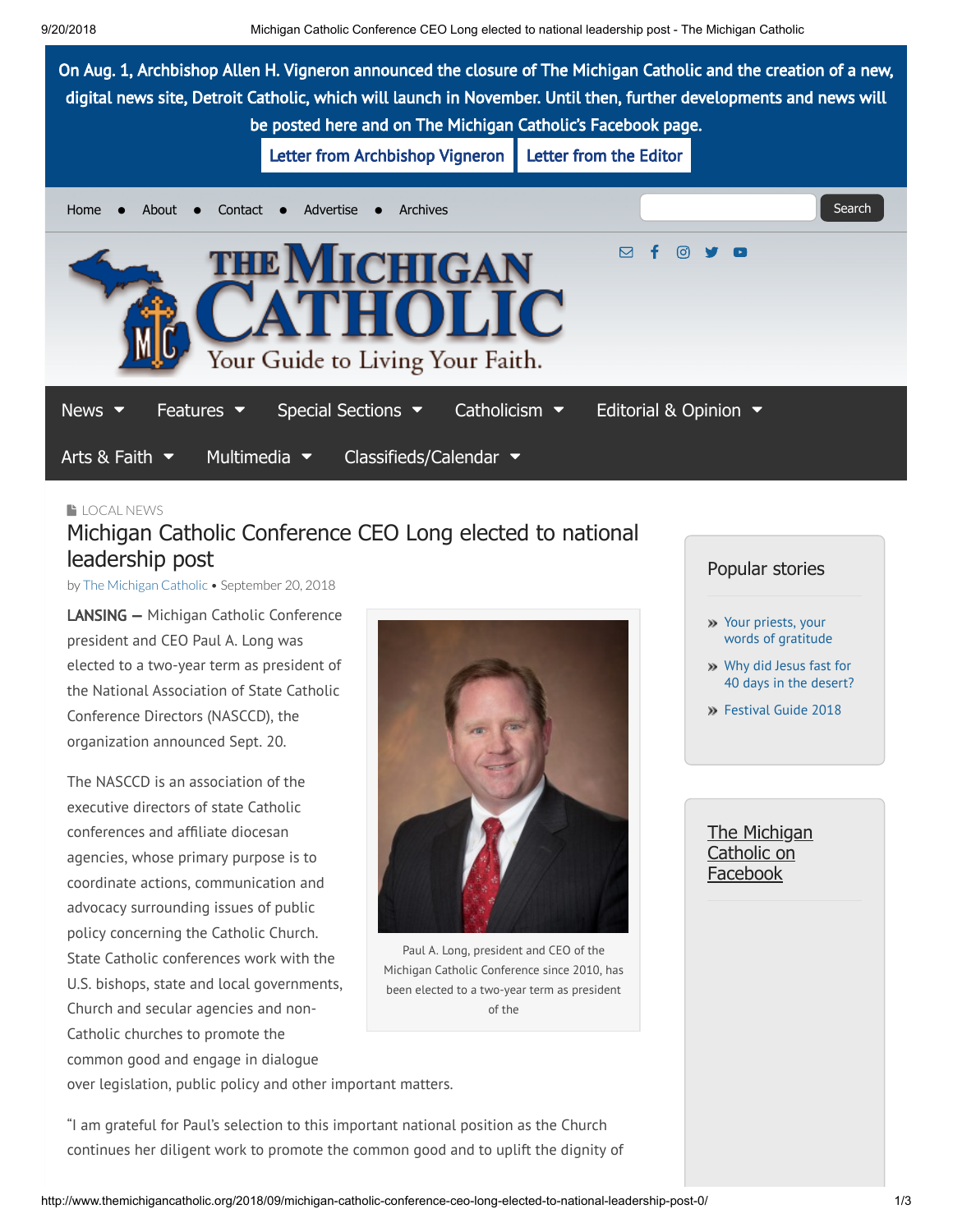#### 9/20/2018 Michigan Catholic Conference CEO Long elected to national leadership post - The Michigan Catholic

all human persons," said Archbishop Allen H. Vigneron, chairman of the Michigan Catholic Conference Board of Directors, in a statement. "The election of Mr. Long by his peers is a natural result of his talents and abilities; at the same time it is also a testament to the strength of our Catholic conference here in Michigan."

Long, who has served as Michigan Catholic Conference president since 2010, has been instrumental in leading the state Catholic conference's response to important issues such as the HHS contraception mandate, legislation to protect victims of human trafficking and efforts to expand resources for the poor and vulnerable in Michigan. Long also publishes a monthly column, "The Word from Lansing," to keep Catholics and others informed of what's happening at the state capitol.

Long's term as president of the NASCCD began Aug. 2, and continues until August 2020.

"The directors recognize and afrm Paul's leadership skills, along with his extensive experience and knowledge of public policy matters," said Richard E. Barnes, executive director of the New York State Catholic Conference and outgoing president of the NASCCD group, which is comprised of 40 state Catholic conferences with nine afliated diocesan public policy offices.

Long is a former chairman of the board of The Hospice of Lansing and the Michigan State University Alumni Association National Board of Directors. In 1996, he was named a Knight of the Equestrian Order of the Holy Sepulchre, and in 1999 was named a Distinguished Alumnus of the James Madison College. He also serves on the Board of the Michigan Nonprofit Association and the Michigan Society of Association Executives. Paul, his wife Dr. Melissa Long, and their three children reside in East Lansing.

 $1$  minutes ago and  $1$ Long, who Michigan C president sir instrumental in conference's responsive important issues HHS contraception legislation to prote human trafficking a expand resources for and vulnerable in Mic.

**[Lik](https://www.facebook.com/themichigancatholic/)e Page**

The Michiga

#### **Share this:**



#### Related

The Word from Lansing: Preserving the religious liberty of [faith-based](http://www.themichigancatholic.org/2013/10/the-word-from-lansing-preserving-the-religious-liberty-of-faith-based-adoption-agencies/) adoption agencies October 16, 2013 In "Archived"

Our ['Blueprint':](http://www.themichigancatholic.org/2017/02/blueprint-mcc-plans-work-toward-common-good/) How the MCC plans to work toward the common good February 23, 2017

In "The Word from

Lansing"

[Conference](http://www.themichigancatholic.org/2010/09/michigan-catholic-conference-names-new-president/) names new president September 8, 2010

In "Archived"

Michigan Catholic

← Irish singer Bono calls pope ['extraordinary man](http://www.themichigancatholic.org/2018/09/irish-singer-bono-calls-pope-extraordinary-man-for-extraordinary-times/) for extraordinary times'